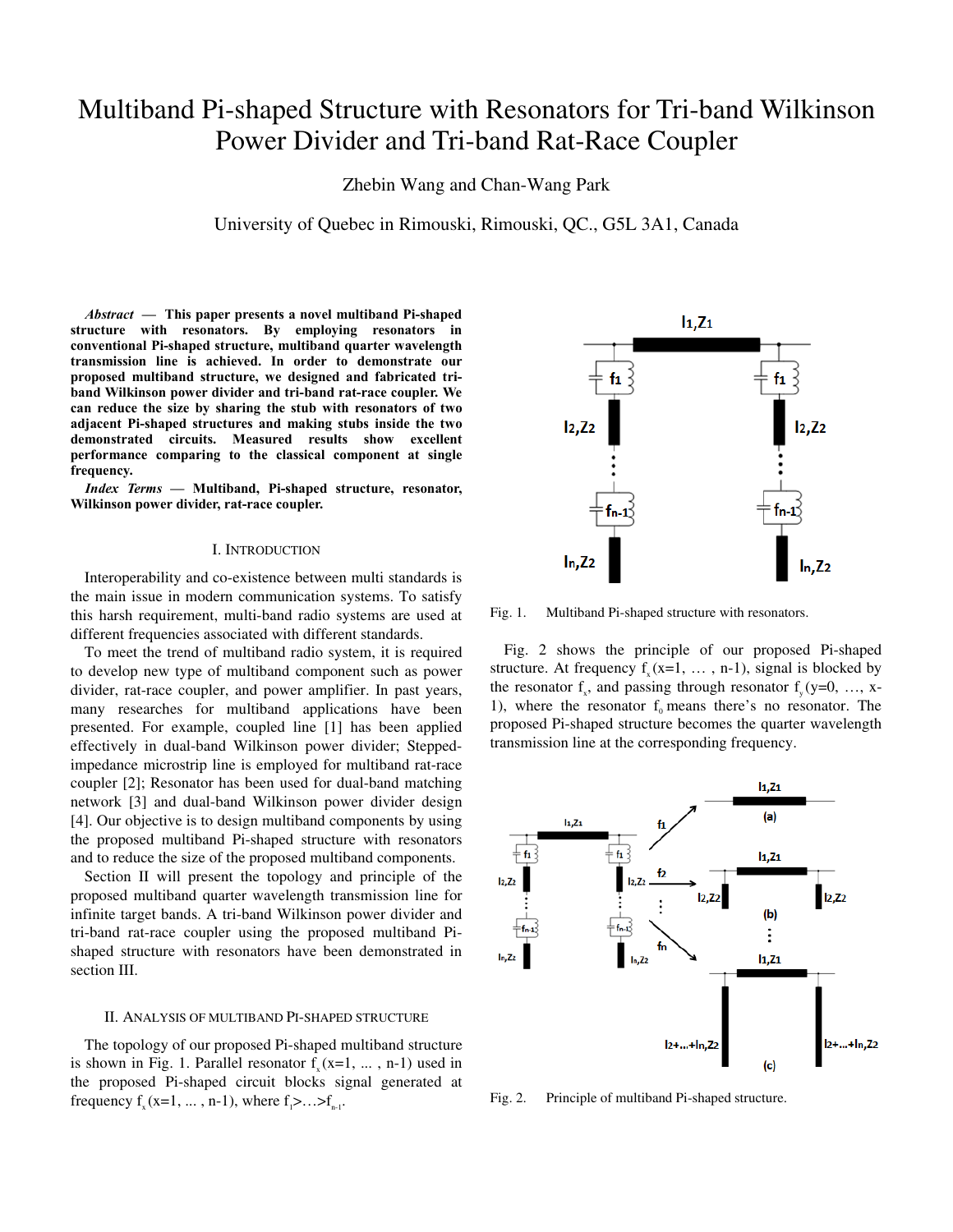For example, at frequency  $f_1$ , signal is blocked by the first resonator  $f_1$ , the initial proposed structure (Fig. 1) becomes a transmission line (Fig. 2(a)). At frequency  $f_2$ , because the signal can go through the first resonator and be blocked at the second resonator, our proposed multiband Pi-shaped structure (Fig. 1) transforms to Pi-shaped line with impedance  $Z_2$  and length  $l_2$  (Fig. 2(b)). Finally, the same operation is repeated at frequency  $f_n$  (n  $\geq 2$ ), the first stub joins to the (n-1)<sup>th</sup> stub to be considered as one longer open-circuit stub (Fig. 2(c)).

In order to calculate the length and impedance of stubs we used ABCD matrix which allows simplifying the calculation [5]. At frequency  $f_n$  (n  $\geq$  2), Fig. 2(c) with symmetrical structure  $(l, +, \ldots + l_n, Z_2)$  at both ends of  $l_1$  corresponds to the matrix below:

$$
\begin{bmatrix} A_n & B_n \ C_n & D_n \end{bmatrix} =
$$
\n
$$
\begin{bmatrix} 1 & 0 \ jY_2 \tan \beta_n (l_2 + ... + l_n) & 1 \end{bmatrix} * \begin{bmatrix} \cos \beta_n l_1 & jZ_1 \sin \beta_n l_1 \ jY_1 \sin \beta_n l_1 & \cos \beta_n l_1 \end{bmatrix} * \begin{bmatrix} 1 & 0 \ jY_2 \tan \beta_n (l_2 + ... + l_n) & 1 \end{bmatrix}
$$
\n(1)  
\nWhere  $\beta_n = \frac{2\pi}{\lambda_n}, Z_1 = 70.7 \Omega, l_1 = \frac{\lambda_1}{4}.$ 

At  $f_n$ , ABCD matrix of a quarter wavelength transmission line can be expressed as:

$$
\begin{bmatrix} A_n & B_n \\ C_n & D_n \end{bmatrix} = \begin{bmatrix} 0 & jZ_{0n} \\ jY_{0n} & 0 \end{bmatrix} \tag{2}
$$

Ideally the equivalent length of the proposed Pi-shaped circuit should be $\lambda_n / 4$  at frequency  $f_n$ . To do that, we equalize the equations (1) and (2). We can deduce:

$$
A_n = \cos \beta_n l_1 - Y_2 Z_1 \tan \beta_n (l_2 + ... + l_n) \sin \beta_n l_1 = 0
$$
  
\n
$$
\Rightarrow Z_1 \tan \beta_n l_1 = Z_2 \cot \beta_n (l_2 + ... + l_n)
$$
 (3)

$$
B_n = jZ_1 \sin \beta_n l_1 = jZ_{0n}
$$
  
\n
$$
\Rightarrow Z_{0n} = Z_1 \sin \beta_n l_1
$$
\n(4)

$$
C_n = jY_2 \tan \beta_n (l_2 + ... + l_n) \cos \beta_n l_1 + jY_1 \sin \beta_n l_1
$$
  
\n
$$
- jY_2 Y_2 Z_1 \tan \beta_n (l_2 + ... + l_n) \tan \beta_n (l_2 + ... + l_n) *
$$
  
\n
$$
\sin \beta_n l_1 + jY_2 \tan \beta_n (l_2 + ... + l_n) \cos \beta_n l_1 = jY_{0n}
$$
  
\n
$$
D_n = \cos \beta_n l_1 - Y_2 Z_1 \tan \beta_n (l_2 + ... + l_n) \sin \beta_n l_1 = 0
$$
  
\n
$$
\Rightarrow Z_1 \tan \beta_n l_1 = Z_2 \cot \beta_n (l_2 + ... + l_n)
$$
 (6)

We can deduce:

$$
\Rightarrow Z_1 \tan \beta_n l_1 = Z_2 \cot \beta_n (l_2 + ... + l_n)
$$
\n
$$
\Rightarrow Z_1 = Z \sin \beta l \tag{3}
$$

$$
\Rightarrow Z_1 \tan \rho_n \iota_1 - Z_2 \cot \rho_n (\iota_2 + \dots + \iota_n)
$$
  
\n
$$
\Rightarrow Z_{0n} = Z_1 \sin \beta_n l_1
$$

In equation (7), by giving  $Z_2=R\Omega$ , we can calculate the stub length  $(l_2 + ... + l_n)$  (n  $\geq 2$ ). To satisfy  $Z_{0n} = 70.7 \Omega$ , we can make a trade-off with  $Z_1$  to obtain the best performance of multiband operation.

# III. APPLICATION OF MULTIBAND PI-SHAPED STRUCTURE

#### *A. Wilkinson Power Divider*

By employing the multiband Pi-shaped structure proposed in section II, we fabricated one tri-band Wilkinson power divider to demonstrate our proposed method. The topology and fabricated circuit of our tri-band Wilkinson power divider are shown in Fig. 3. The substrate we used is TLX-8 of Taconic with dielectric constant 2.55.



Fig. 3. Topology of proposed tri-band Wilkinson power divider.

The simulated and measured results are shown in Fig. 4. For measured results, at 1/1.5 /2.5 GHz, input and output return loss is more than 12.2 dB, insertion loss is better than 3.8 dB and output isolation is better than 18.8 dB for three frequencies. Simulated results are found to be consistent with measured results. As shown in Fig. 7, the phase difference between two output ports is less than 2°.



Fig. 4. Simulated (S) and measured (M) results of proposed triband Wilkinson power divider.